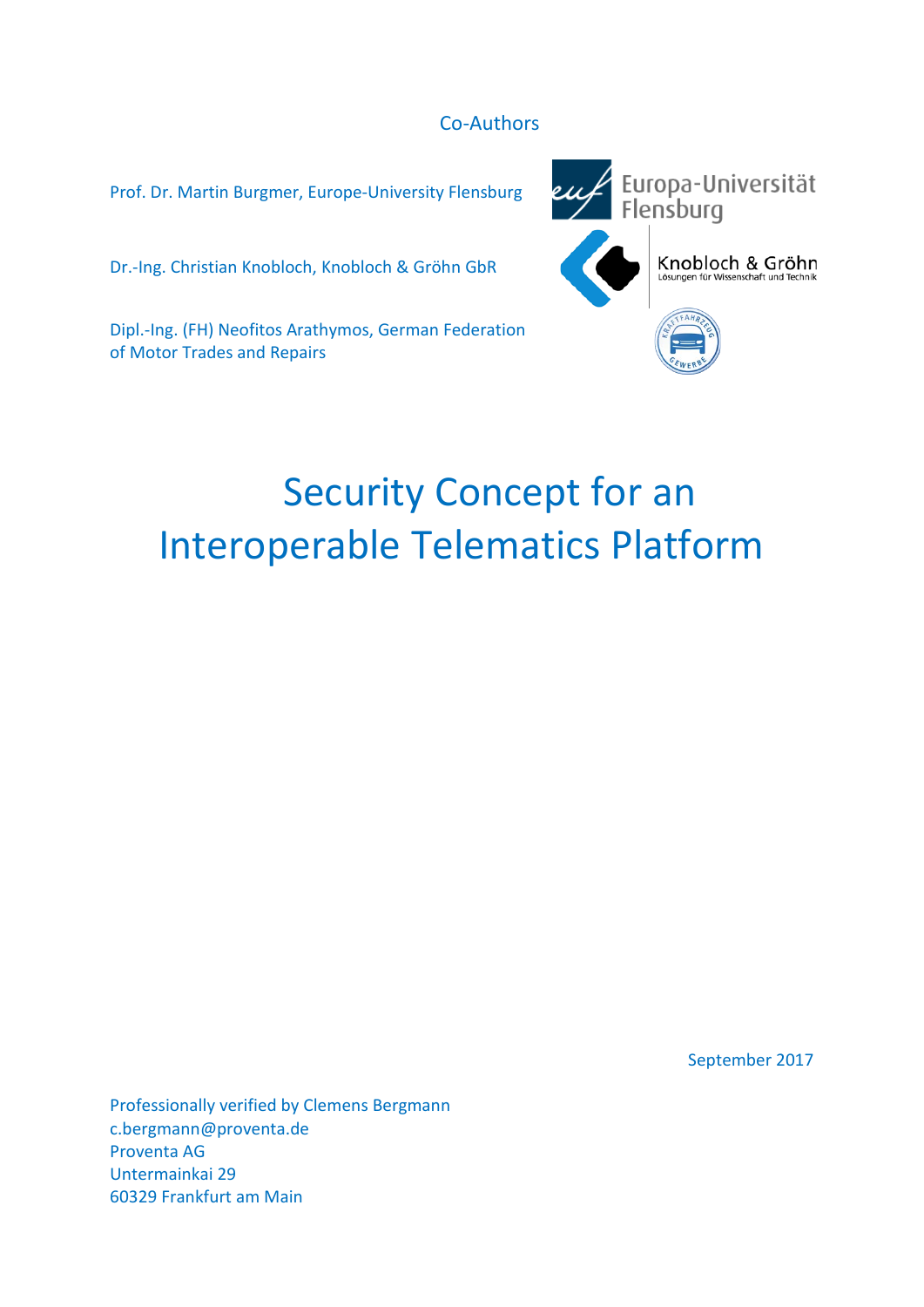# <span id="page-1-0"></span>**Content**

| L.   |                                                                            |  |
|------|----------------------------------------------------------------------------|--|
| Ⅱ.   |                                                                            |  |
|      |                                                                            |  |
|      |                                                                            |  |
|      |                                                                            |  |
|      |                                                                            |  |
|      |                                                                            |  |
|      |                                                                            |  |
|      |                                                                            |  |
|      |                                                                            |  |
|      |                                                                            |  |
|      |                                                                            |  |
|      |                                                                            |  |
|      |                                                                            |  |
|      |                                                                            |  |
|      |                                                                            |  |
|      |                                                                            |  |
|      | R6: Employ a Security Engineering Process during ECU/TCU Development11     |  |
|      |                                                                            |  |
|      |                                                                            |  |
|      |                                                                            |  |
|      |                                                                            |  |
|      |                                                                            |  |
|      |                                                                            |  |
|      |                                                                            |  |
|      |                                                                            |  |
|      |                                                                            |  |
|      |                                                                            |  |
|      | R13: Employ mechanisms in the backend servers to Isolate Malicious TCUs 14 |  |
|      |                                                                            |  |
| III. |                                                                            |  |
| IV.  |                                                                            |  |
| V.   |                                                                            |  |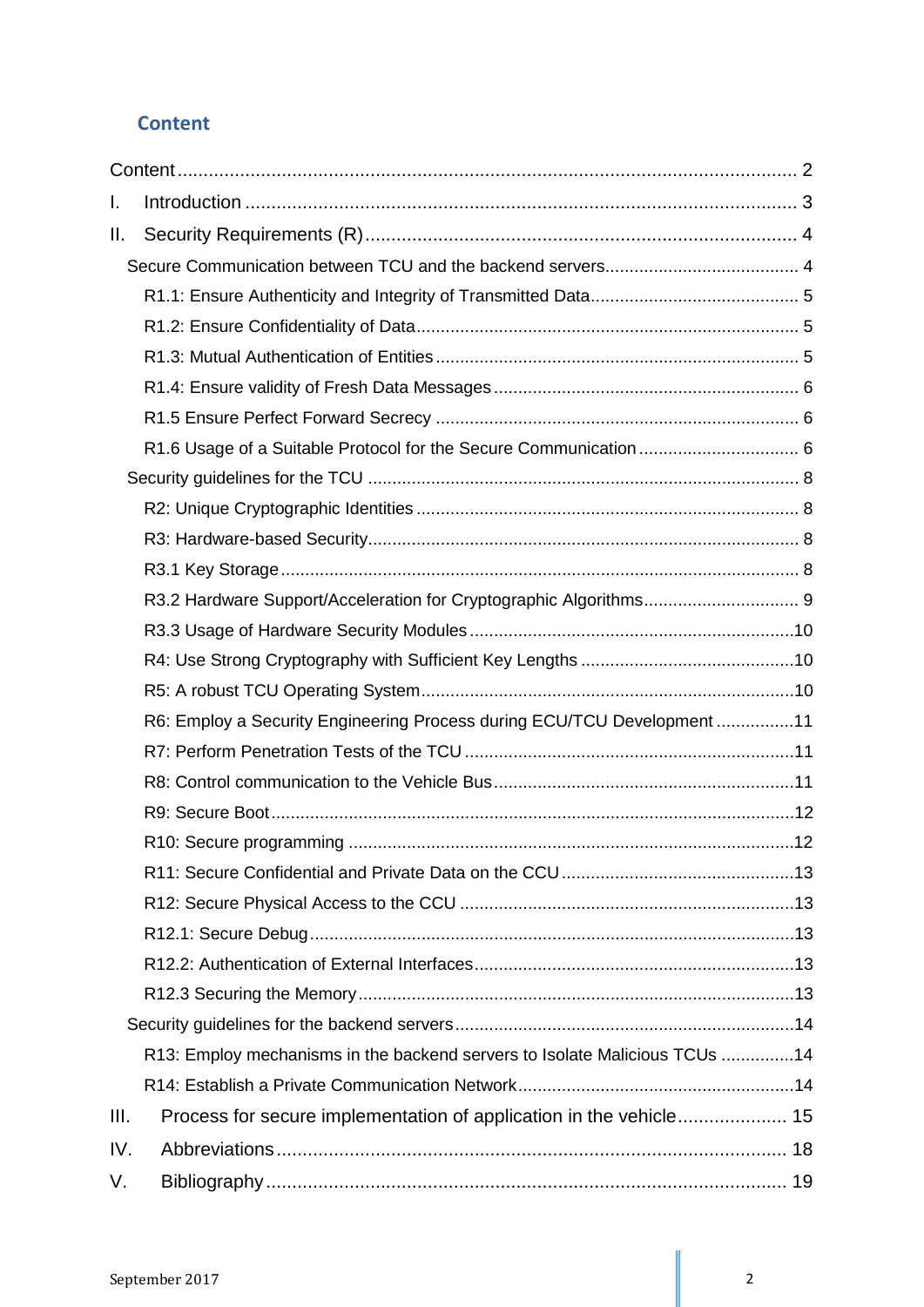# <span id="page-2-0"></span>**I. Introduction**

Nowadays modern vehicles are connected (WAN-Connection) to various systems outside the core vehicle network like, vehicle-to-vehicle (V2V), vehicle to infrastructure (V2I) networks and/or also using the Internet for communication with different servers (service provider server, vehicle manufacturer server). Usually, these exchanges of data are controlled by a Telematics Control Unit (TCU) which serves as an information gateway in the vehicle, where it is connected to both the wireless link via a GSM module or even more sophisticated cellular communication technologies (UMTS, LTE) and internally to the vehicle's communication busses and to the physical OBD II connector or through a vehicle manufacturer's proprietary interface.

However, automotive security covers more aspects than only securing a TCU. It covers protection of all electronic control units (ECU), in-vehicle communication, and external communication against malicious encroachments by an attacker. Furthermore the implementation of third party application in a secure manner is also an important part of an overall security concept.

By providing an additional external communication to the vehicle data busses, the attack surface of the respective vehicle is enlarged. An overall security concept should address all the aspects.



*Figure 1: Principle areas of the overall security concept*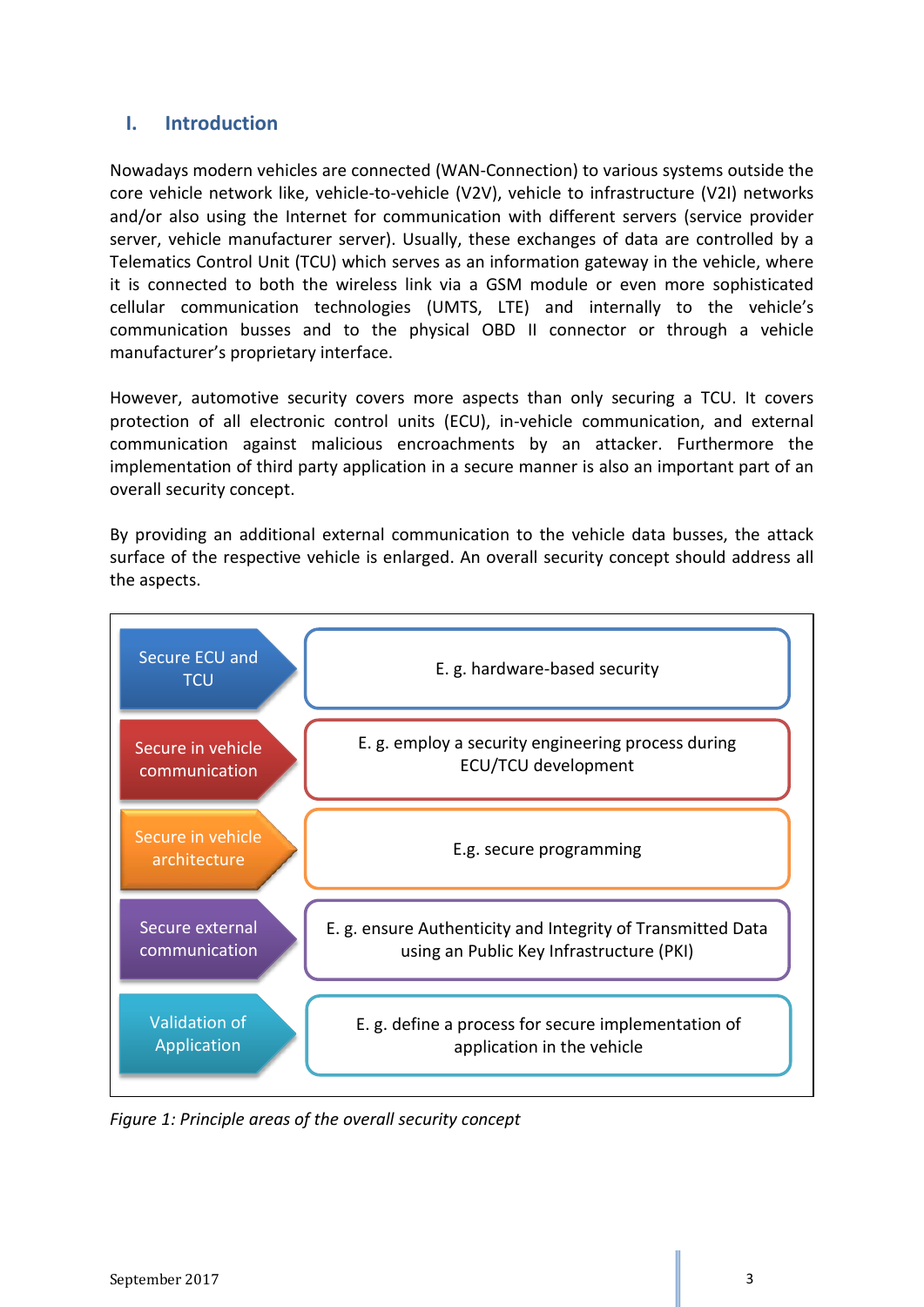It should be noted that due to the development in the area of automated vehicles, the points "Secure ECU/TCU", "Secure in vehicle communication" and "Secure in vehicle architecture" are already under development by the various vehicle manufacturers in dedicated working groups to ensure the vehicle integrity.

This document defines fundamental security requirements for an Interoperable Telematics Platform. It does not provide specific design or implementation guidelines, but an overview of the requirements which must be fulfilled by the respective vehicle manufacturer and the third party service providers in order to guarantee a specific level of security. Some fundamental requirements will be defined in the next Chapter.

# <span id="page-3-0"></span>**II. Security Requirements (R)**

In the following, we present some overall security requirements that need to be fulfilled for providing a secure Interoperable Telematics Platform.

Please note that the following requirements do not replace the need for specifying an overall security strategy. However, they can be understood as guidelines for developing a security concept.

Thus, this document offers a level of detail that ensures comprehensibility for non-experts in the complex field of IT-security whilst still citing the state-of-the-art technologies, procedures and institutions for the domain.

Especially the inclusion and referencing of Institutions like the "Bundesamt für Sicherheit in der Informationstechnik, BSI" who are known to update their security requirements constantly to reflect the fast technical evolution in the area of IT-security will keep the basic requirements and principles of this security concept always up to date.

## <span id="page-3-1"></span>**Secure Communication between TCU and the backend servers**

To secure the communication between the TCU and external interfaces, here called 'backend servers', the following six requirements are defined. In general, possible attacks on the communication can be conducted on two different layers:

- Communication between sensors, other ECUs and the TCU.
- Communication between the TCU and the backend.

Since the vehicle bus (and therefore the sensors and the ECUs) are standardized and well established, the definition of security requirements for the communication with the internal vehicle bus is out of scope in this report. This is in the responsibility scope of the respective vehicle manufacturer. It is obvious and well-known that similar security risks already exist in the automotive communication ecosystem which are already addressed by many vehicle manufacturers and supported by publicly funded projects [1] [2].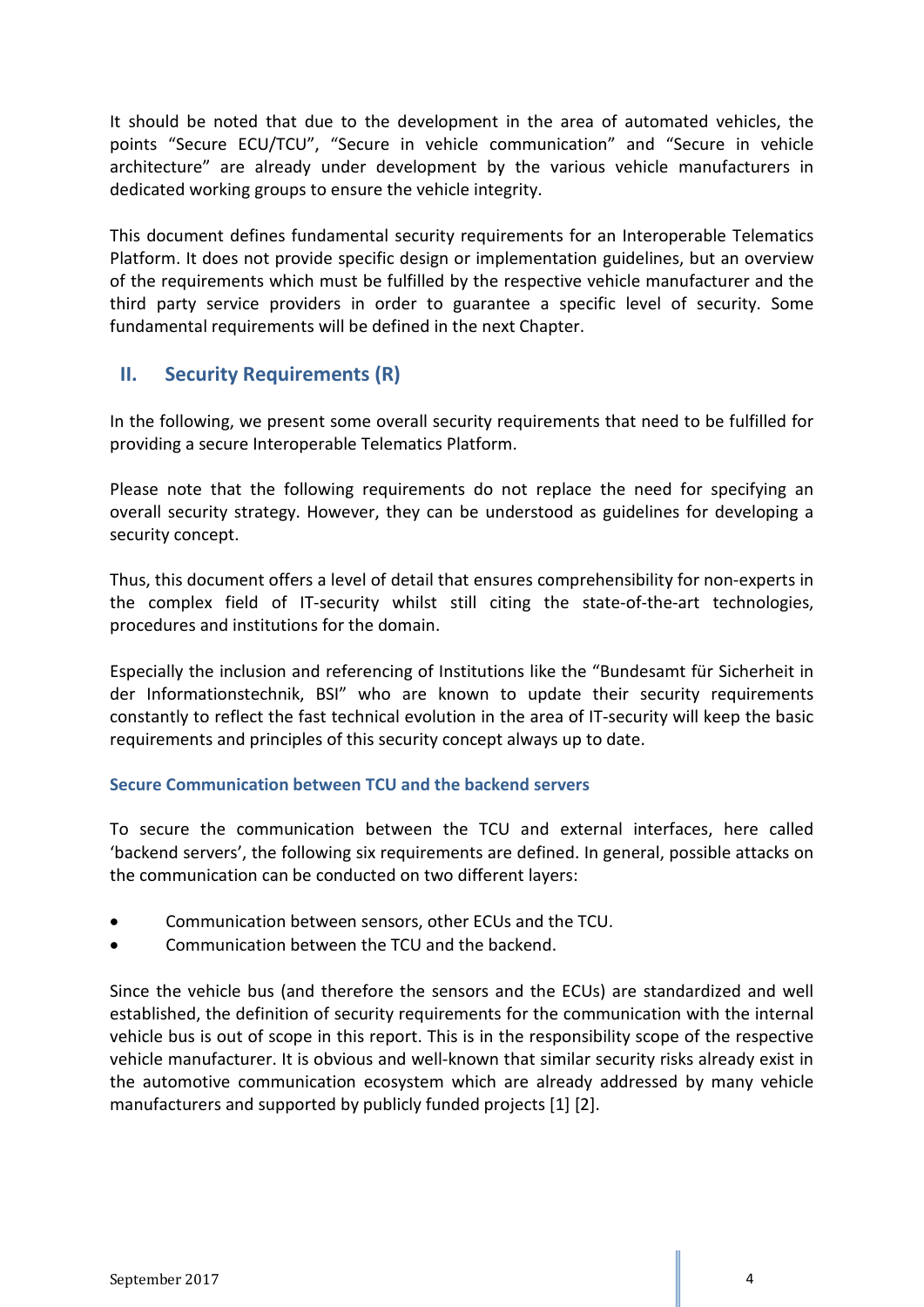#### <span id="page-4-0"></span>**R1.1: Ensure Authenticity and Integrity of Transmitted Data**

To prevent modification of data exchanged between the backend and the TCU or to prevent that fake data is received by the backend and subsequently processed, it is important that the integrity of the message is ensured and at the same time only an authorized message could have been sent. There are two main methods to provide integrity and authentication of a message:

- Message authentication code (MAC)
- Digital signature

Both methods share the characteristics that it is hard to generate a valid MAC or digital signature for a given message without knowing the secret token. Also, it is hard to find a socalled collision, i.e., a second message that has the same MAC or signature as an existing message with a valid MAC or signature.

A MAC is generated symmetrically, which means that the generation and the verification are both done using the same key. For constructing a MAC, either a hash-based (HMAC) or a cipher-based (CMAC) approach can be used. Since many modern automotive-dedicated controllers are equipped with an AES hardware accelerator, the AES-CMAC should be the first choice to ensure secure messages.

Digital signatures are based on asymmetric cryptography, i.e. a private key is used to generate the signature, while a public key (which is publicly available) is used to verify the signature. The advantage over a MAC is the fact that the public key must not be stored secretly which results in an easier key management. It is common to use signatures together with private-key certificates based on the X.509 standard (ISO 20828).

As a best practise for enhanced security there should either be an update/exchange-process for certificates in place and/or a possibility for the communicating parties to check the integrity of certificates online via the Online Certificate Status Protocol OCSP or related protocols like OCSP stapling/Multiple Certificate Status Request Extension.

#### <span id="page-4-1"></span>**R1.2: Ensure Confidentiality of Data**

To ensure confidentiality of secret data sent exchanged with backend servers, like technical data in combination with personal data, the data stream must be encrypted with a secure encryption algorithm, such as the Advanced Encryption Standard (AES). Furthermore, a suitable mode of operation like CBC (Cipher Block Chaining) together with a MAC to ensure the integrity or an Authenticated Encryption like the GCM (Galois/Counter Mode) or CCM (Counter with CBC-MAC) must be used to authenticate and then encrypt.

#### <span id="page-4-2"></span>**R1.3: Mutual Authentication of Entities**

For a secure communication connection between the TCU and the backend, a mutual authentication must be done prior to the data transmission to ensure all other security requirements. That means that both communication partners, like the TCU and the backend server are authenticating each other at the same time. This is usually done with a challengeresponse algorithm based on asymmetric cryptography, with the help of a client and a server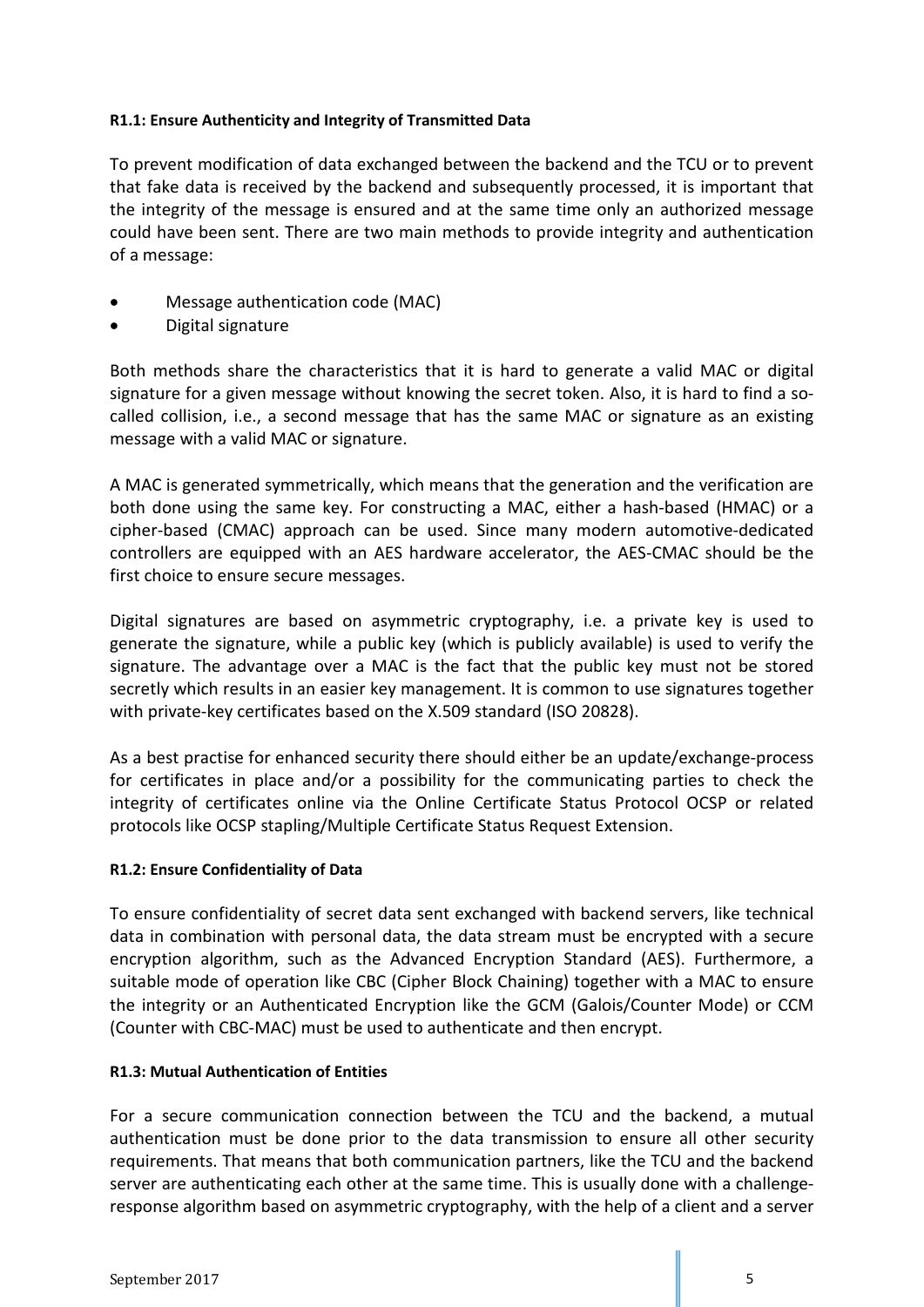certificate similar to what is done in the vehicle's Transport Layer Security (TLS) protocol. If the communication parties share a common secret, the mutual authentication can also be done via a symmetric algorithm like secure variants based on the Needham-Schroeder protocols (The term Needham–Schroeder protocol can refer to one of the two key transport protocols intended for use over an insecure network)

#### <span id="page-5-0"></span>**R1.4: Ensure validity of Fresh Data Messages**

An easily accessible attack vector is a replay attack which means that a message is recorded and played back later by an attacker. To avoid replay attacks on the communication between the TCU and the backend, it is necessary to add sequence numbers, timestamps or another variable component (like nonces) to the messages. Note that these sequence numbers or nonces need to be integrity-protected together with the message via a MAC or a digital signature, as described in Requirement R1.1.

The generation of the timestamps or nonce(s) must also be done in a secure manner. That means that timestamps must be calculated via a Real Time Clock (RTC) which cannot be tampered and must be synchronized with the backend server.

Nonce(s) must be generated by a cryptographic secure (pseudo) random number generator.

#### <span id="page-5-1"></span>**R1.5 Ensure Perfect Forward Secrecy**

To ensure perfect forward secrecy of all communication, the system must generate session keys with a non-deterministic algorithm from long-term key material for each new session. After a session is closed, the used session key must be destroyed in order to prevent a decryption of previous recorded messages if the system is later accessed by an unauthorised user and the previous keys are extracted.

Through this requirement, it is ensured that an attacker cannot decrypt messages which were recorded in the past, even if he is able to break into the system and extract key material. By using a non-deterministic key generation algorithm, e.g. by using randomness for each key generation, an attacker cannot compute future session keys from the key material, leading to a system with the Perfect Forward Secrecy (PFS) properties.

#### <span id="page-5-2"></span>**R1.6 Usage of a Suitable Protocol for the Secure Communication**

To secure the network communication and to comply with the above requirements, the TCU needs to make use of existing network protocols. Two good options are the Internet Protocol Security (IPsec) protocol and the Transport Layer Security (TLS) protocol.

IPsec can be used to implement an authenticated and encrypted communication between two network hosts. IPsec itself is, strictly speaking not a protocol, but a protocol suite, as it encompasses several protocols for particular purposes: for the key exchange, the Internet Key Exchange (IKE) protocol is used. If the communication between hosts only needs to be authenticated, the Authentication Header (AH) protocol can be employed. In case that content also needs to be encrypted, it is recommended to use the Encapsulating Security Payload (ESP) protocol that allows for both encrypted and authenticated communication. In fact, the AH protocol should be avoided due to its limited use. Additionally, it is important to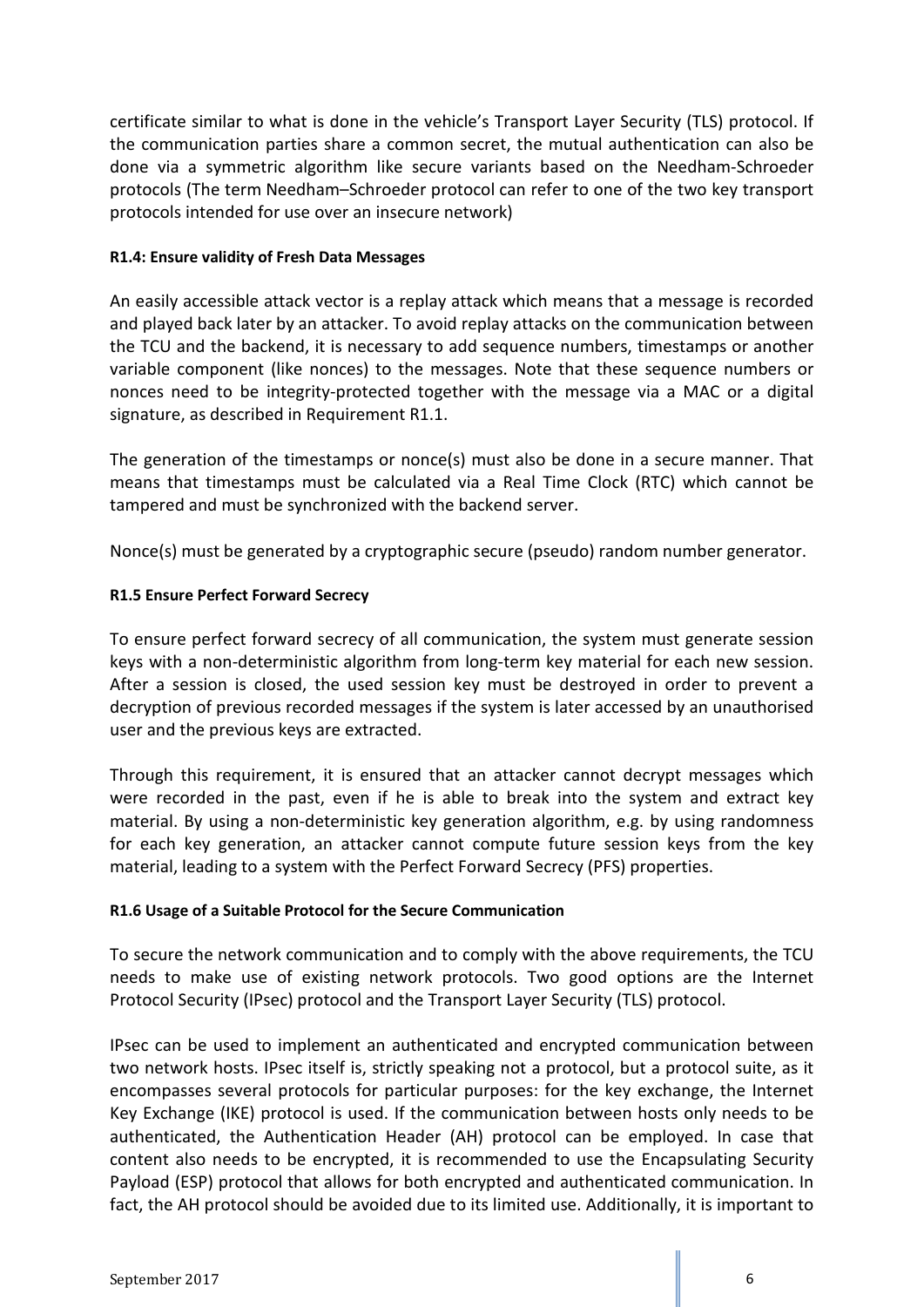never use the ESP protocol in the so-called encryption-only mode, but always with authentication being enabled. Otherwise, the protocol lacks defensive measures against message manipulation and attackers can attempt to re-route messages or manipulate targeted option or content fields of the transmitted messages.

The details on the secure configuration of IPsec exceed the scope of this document. The reader is therefore referred to the technical guideline TR-02102-3 of the Federal Office for Information Security (Bundesamt für Sicherheit in der Informationstechnik, BSI) [3]. As an alternative to IPSec, the use of Open Virtual Network Protocol (OpenVPN) could be considered, offering the advantages of a Virtual Private network and an enhanced stability for frequently changing internet connections.

TLS provides security not only between network hosts, but also between Transport Control Protocol (TCP) ports, i.e. between applications. The protocol has been developed over several versions and the latest version is 1.2 (as of 2015/02). It is recommended to always use the latest protocol version exclusively, because as for all protocols, a large number of practical attacks against the TLS protocol in earlier versions are known. To address several risks through the choice of an insecure cipher suite or parameters, the BSI has published a technical guideline for the secure configuration of the TLS, namely TR-02102-2 [4]. Furthermore, the draft for TLS 1.3 [5] shows a large step towards a simpler protocol with fewer, but still secure algorithms and parameters. For example, the data stream compression functionality which can lead to the so-called entropy attacks will be removed for TLS 1.3. Also, support for all non-AEAD cipher suites, which were responsible for several attacks on TLS in the past, was removed.

For the TCU, TLS is more relevant than IPsec, because for the use cases of a TCU, the communication on the application layer needs to be secured rather than on the network layer. Therefore, Table 1 gives a recommendation for basic TLS 1.2 configuration parameters, whereby Table 2 gives recommendation for extended TLS 1.2 parameters.

|     | <b>Key Agreement</b> |             | <b>Encryption</b> | Mode                     | <b>Hash</b>   | <b>Use</b><br><b>Until</b> |
|-----|----------------------|-------------|-------------------|--------------------------|---------------|----------------------------|
| TLS | <b>ECDHE ECDSA</b>   | <b>WITH</b> | <b>AES 128</b>    | <b>CBC</b><br><b>GCM</b> | <b>SHA256</b> | $2020+$                    |
|     | ECDHE_RSA_           | <b>WITH</b> | <b>AES 128</b>    | CBC<br>GCM               | <b>SHA256</b> | $2020+$                    |
|     | DHE DSS              | <b>WITH</b> | <b>AES 128</b>    | CBC<br><b>GCM</b>        | <b>SHA256</b> | $2020+$                    |
|     | DHE RSA              | <b>WITH</b> | <b>AES 128</b>    | <b>CBC</b><br><b>GCM</b> | <b>SHA256</b> | $2020+$                    |

These recommendations are considered safer due to a doubled symmetric AES key length and longer SHA-2 hash values. The choices of the parameters are mainly related to the used controller, the supported hardware accelerators and the targeted performance.

*Table 1: Recommended Basic TLS configuration parameters*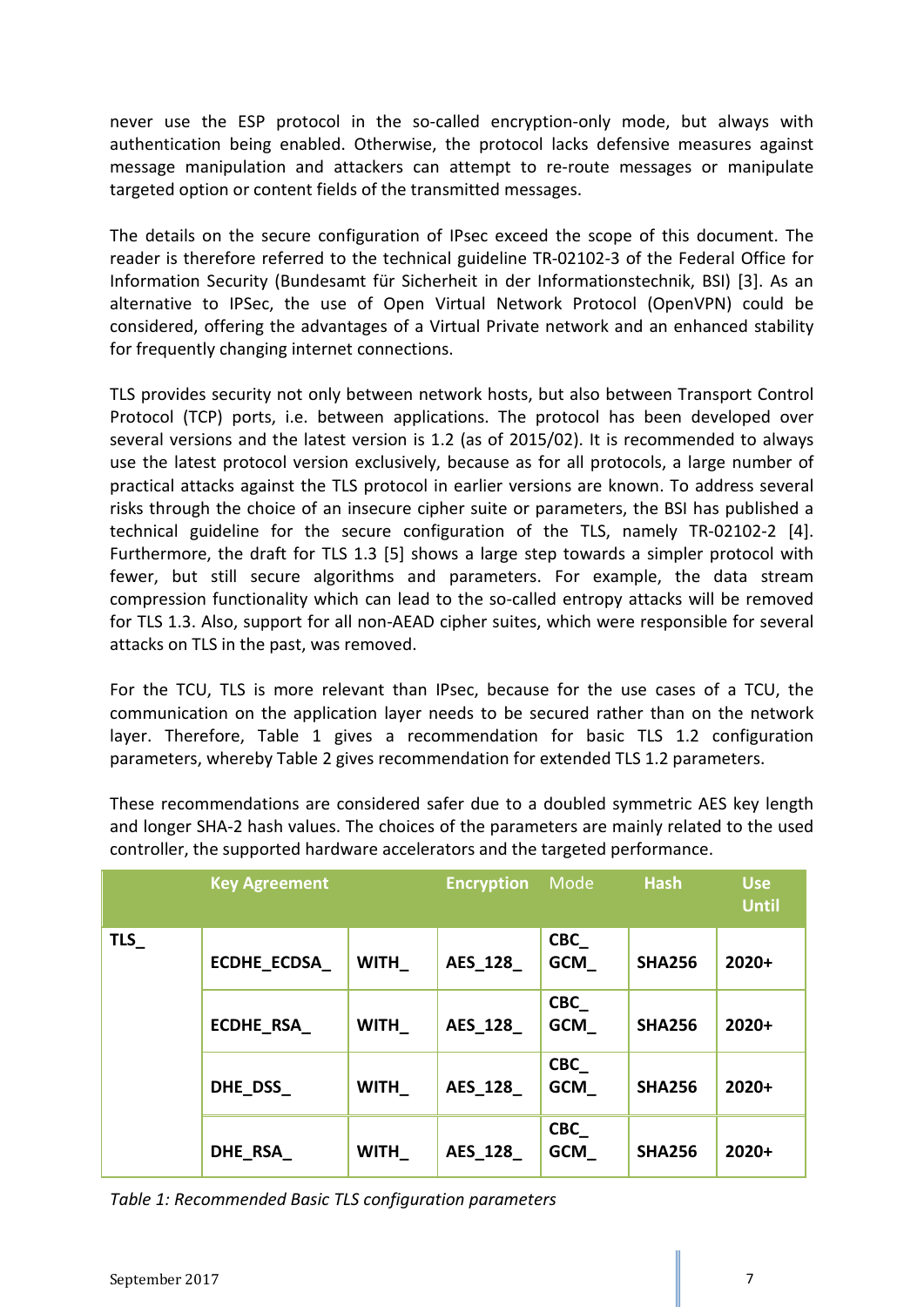|     | <b>Key Agreement</b> |             | <b>Encryption</b> | Mode                     | <b>Hash</b>   | <b>Use</b><br><b>Until</b> |
|-----|----------------------|-------------|-------------------|--------------------------|---------------|----------------------------|
| TLS | <b>ECDHE_ECDSA</b>   | <b>WITH</b> | <b>AES 256</b>    | <b>CBC</b><br><b>GCM</b> | <b>SHA384</b> | 2020+                      |
|     | <b>ECDHE RSA</b>     | <b>WITH</b> | <b>AES 256</b>    | <b>CBC</b><br><b>GCM</b> | <b>SHA384</b> | 2020+                      |
|     | DHE DSS              | <b>WITH</b> | <b>AES 256</b>    | <b>CBC</b><br><b>GCM</b> | <b>SHA384</b> | 2020+                      |
|     | DHE RSA              | <b>WITH</b> | <b>AES 256</b>    | <b>CBC</b><br><b>GCM</b> | <b>SHA384</b> | 2020+                      |

*Table 2: Recommended Extended TLS configuration parameter*

#### <span id="page-7-0"></span>**Security guidelines for the TCU**

In the following section, we present some overall security requirements that need to be taken into account for a secure TCU.

#### <span id="page-7-1"></span>**R2: Unique Cryptographic Identities**

A key aspect of a secure TCU is the injection of unique identities which are required for most of the security requirements. The usual way for this to be achieved is the employment of certificates based on strong asymmetric cryptography like RSA or ECC.

The certificates bind a public/private key pair to a specific ID which belongs to one unique device. In this way, every CCU has its own key pair and is unambiguously identifiable.

On the other hand, every TCU stores the public key of the backend server in order to perform an authentication protocol prior the communication.

#### <span id="page-7-2"></span>**R3: Hardware-based Security**

Since the TCU is built into the vehicle and not isolated in a secure environment, an attacker has physical access to the device. This special aspect has to be addressed by the security design and lead to several fundamental requirements towards the hardware used.

#### <span id="page-7-3"></span>**R3.1 Key Storage**

There are various ways to store key material securely on the TCU. In this report, four different methods are proposed:

- On-chip One-Time-Programmable (OTP) space
- On-chip SRAM storage spaces
- Encrypted storage of private keys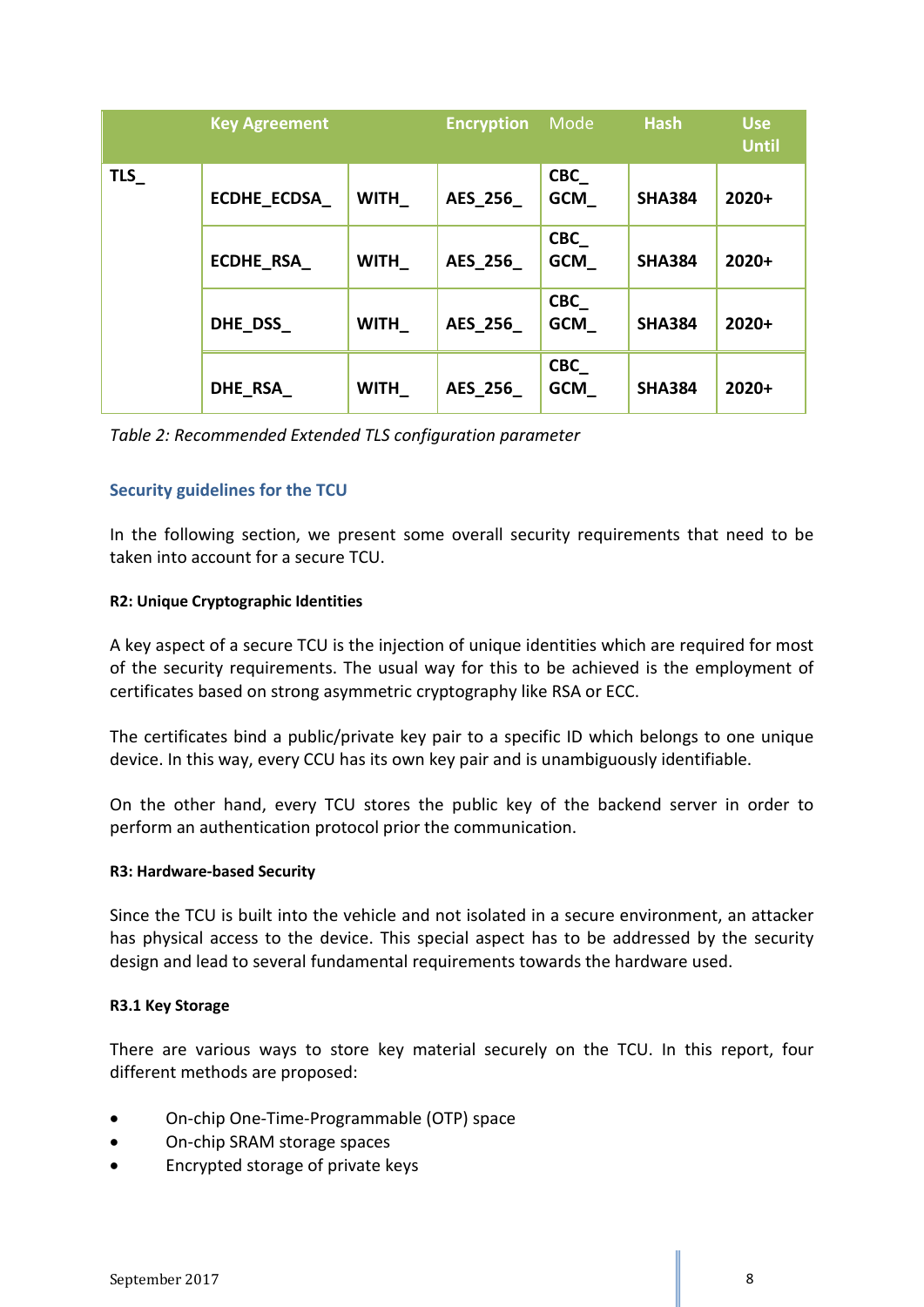• Usage of Hardware Security Modules to protect cryptographic keys (Compare Requirement R3.3)

A distinction must be drawn between public and private keys. Whereby a public key must be stored in a tamperproof way, or at least be tamper evident, a private key must be stored in a way that an ensures that an attacker cannot extract the key.

As a result, the public key of the backend servers must be securely stored by the TCU. Since the key is publicly known and is not confidential, a possible attacker can extract the key without any harm to the overall security of the system. Nevertheless, the public key must be stored read-only, which means that the key must be secured against unauthorized modifications, which could give the attacker the possibility to inject his own public key and lead to a successful impersonation attack.

To fulfil this requirement some fuse technology is often used where the fuse can be burned with the public key and is automatically locked after the write process. Another way can be the use of a SRAM-based key store whereby the key can also be updated if the update process is started with the correct credentials. Since a SRAM chip is erased at a power loss, the memory should be buffered by an additional battery.

A higher security level is required for the secure storage of the TCU's private key. Since this key is used for all other cryptographic operations like the authentication or for the encryption of the data stream the key must be stored confidentially. One way to protect the key is to encrypt the updateable private key with a master key which is generated at production and then made unreadable by blowing some specific fuses. Another technique is to have some integrated memory which is hardened against unauthorized access and physical attacks respectively, and where it is difficult to extract the key. Such techniques are offered by some chip manufacturers to additionally secure key material from unauthorized extraction.

However, the generation - especially of asymmetric key material - is a complex task and is likely to take a significant amount of time at the end-of-line test of a production phase, which might be unacceptable for the TCU manufacturer. Therefore, a possible alternative is that the cryptographic keys are be generated by an external unit, for example a Local Registration Authority (LRA) that resides at end-of-line of production and can communicate with the TCU. After generating key material by the LRA, the LRA injects the cryptographic material in the TCU, where it is stored. The private keys have to be permanently removed from the LRA to avoid a leakage of confidential data.

#### <span id="page-8-0"></span>**R3.2 Hardware Support/Acceleration for Cryptographic Algorithms**

For nearly all security related operations some cryptographic algorithms are used. Since these algorithms are costly in terms of memory and time, many automotive-specific controllers support some of the most common algorithms like the AES. Due to the fact that many cryptographic protocols require a secure random number generator, the hardware should have some built-in true random number generator (TRNG) functions. Since most of the protocols only require a deterministic random bit generator (DRBG) which can be built efficiently in software, the TRNG, which usually has a low throughput, must be used to seed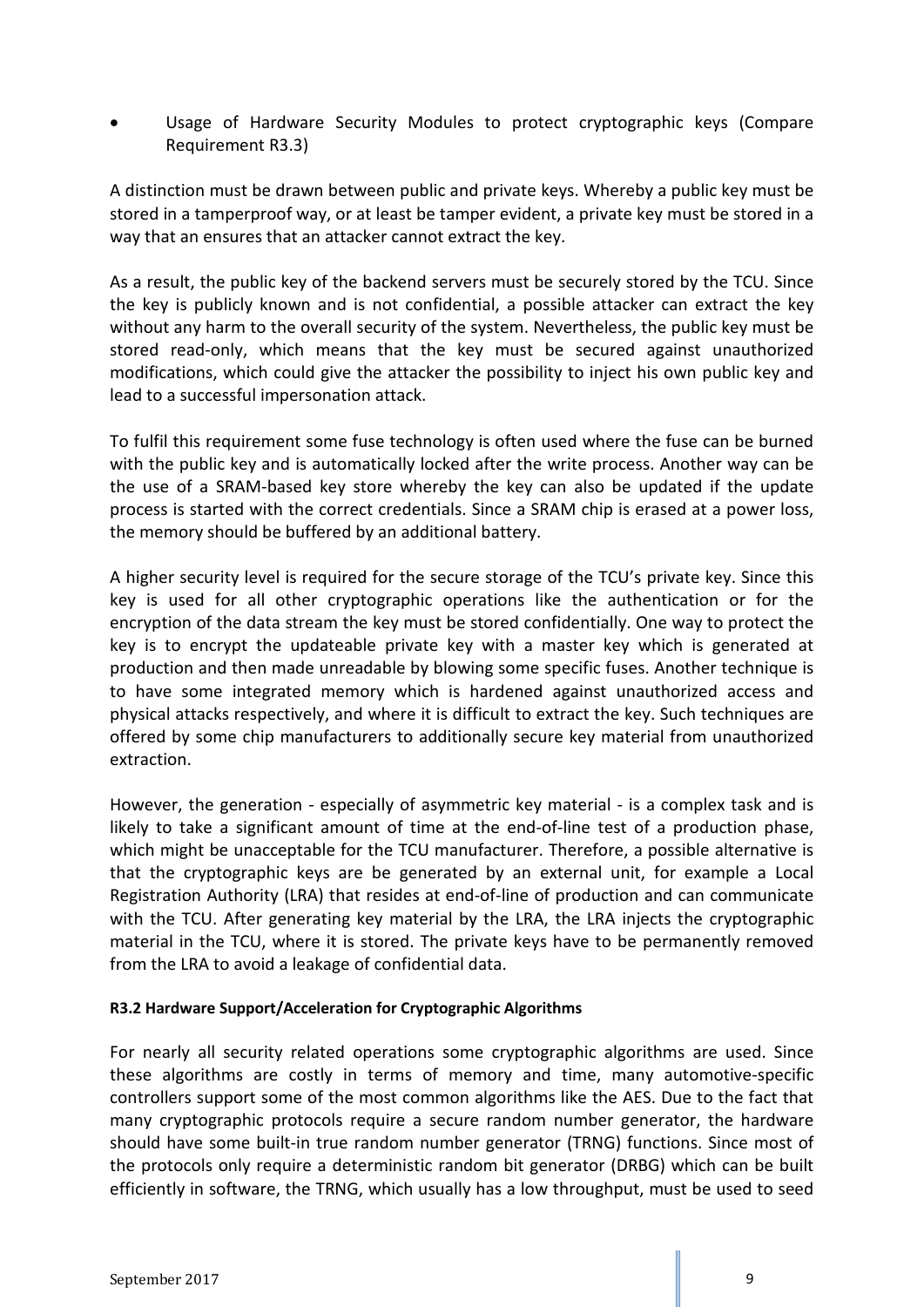the DRBG with a real random value in order to get pseudo-random numbers with sufficient entropy.

#### <span id="page-9-0"></span>**R3.3 Usage of Hardware Security Modules**

The most secure approach to protect cryptographic keys is to employ a dedicated security controller (Hardware Security Module) which provides protection against physical extraction of cryptographic keys. HSMs are integrated circuits specifically developed and designed for security use-cases. Typically, implementations range from smart cards used for identification and authentication purposes, such as, national identification cards, to Trusted Platform Modules which are Hardware Security Modules for personal computers. HSMs typically consist of a CPU core, different types of data storage (e.g., RAM, ROM, Flash), a memory protection unit, a memory encryption unit, sensors, cryptographic accelerators, and further peripheral components. Most HSMs employ sophisticated countermeasures against physical attacks, such as active sensors to detect fault and glitch attacks, and also employ cryptographic implementations which are protection against side channel attacks.

#### <span id="page-9-1"></span>**R4: Use Strong Cryptography with Sufficient Key Lengths**

To implement the security mechanisms, it is necessary to use only strong and wellstandardized algorithms with common recommended key lengths. One widely accepted recommendation of algorithms and key lengths is the technical guideline TR-02102-3 of the Federal Office for Information Security (Bundesamt für Sicherheit in der Informationstechnik, BSI [6].

This guideline defines methods and parameters which have to be used for a specific security level and specific lifetime of a device or system respectively. For example, the encryption algorithm AES is the only recommended block cipher and should be used with the Galois-Counter Mode (GCM), Cipher-Block Chaining (CBC), or Counter Mode (CTR). For asymmetric cryptographic, RSA with at least 2048 bits or ECC with the brainpool curve P224r1 (standard curves in elliptic curve cryptography) or larger is recommended.

For the development of a new TCU the recommendation for algorithms and key sizes must be used in order to design a secure system.

#### <span id="page-9-2"></span>**R5: A robust TCU Operating System**

The operating system (OS), usually a Linux-based OS, used on the TCU should be robust against typical vulnerabilities. Two recommended kernel modules which introduce some advanced security policies like Mandatory Access Control (MAC) are SELinux, and Apparmor. Additionally, a hypervisor-based approach shall be implemented to isolate security operations from other task on the controller (A hypervisor is a function which abstracts i.e. isolates, operating systems and applications from the underlying computer hardware. This abstraction allows the underlying [host machine](http://searchservervirtualization.techtarget.com/definition/host-virtual-machine-host-VM) hardware to independently operate one or more [virtual machines](http://searchservervirtualization.techtarget.com/definition/virtual-machine) as guests, allowing multiple guest virtual machines to effectively share the system's physical compute resources, such as [processor](http://whatis.techtarget.com/definition/processor) cycles, memory space, network bandwidth etc.).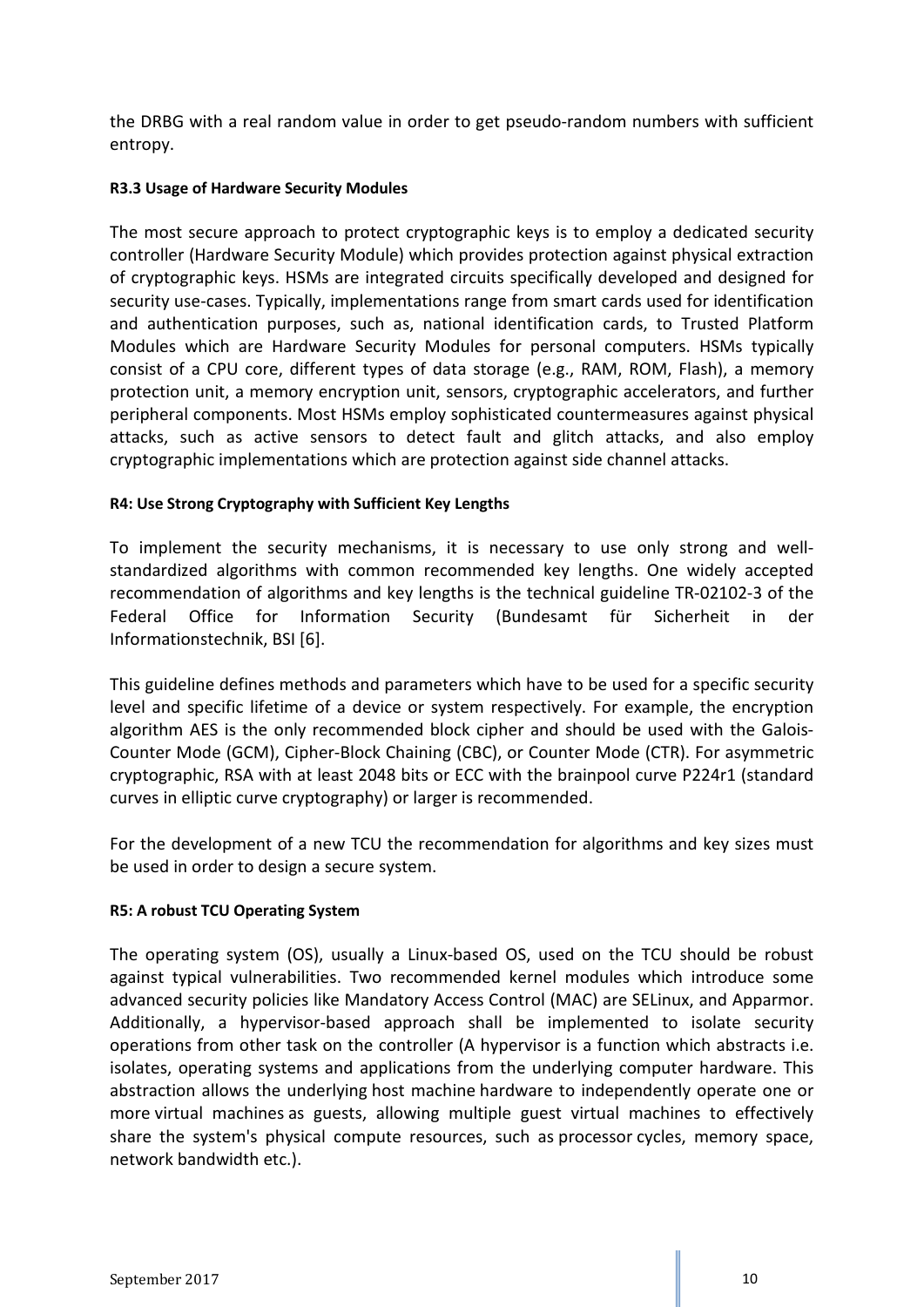Like any other security & safety relevant software component, also the OS of the TCU should be updateable with security patches to counter detected security issues.

Given the fact that these patches affect the safety & security of the car on the road and thus are related to type approval, it is recommended to have a neutral authority nominated by the type approval authority crosscheck the patch prior to it's installation.

#### <span id="page-10-0"></span>**R6: Employ a Security Engineering Process during ECU/TCU Development**

During all phases of the design and development of the TCU, security aspects have to be considered. In detail, a security engineering process has to be introduced in order to ensure that all security critical architecture decisions are well evaluated and are correctly implemented.

This includes regular meetings and discussions with representatives of all the development departments involved in the security development as well as regular reviews of the architecture and the implementation itself.

#### <span id="page-10-1"></span>**R7: Perform Penetration Tests of the TCU**

Even though a well-documented design process with a focus on the security and mandatory reviews is applied during the development of the TCU, some critical flaws and weak spots can appear in the specific device. Especially in the production phase of the device, which is usually from an external manufacturer or supplier, vulnerabilities like open debug ports or insecure debug routines can appear. To close the gap between the designed security architecture and the manufactured device, a rigorous penetration test of the TCU must be performed. Ideally, this test should be done by independent and experienced security experts to ensure a good level of security.

#### <span id="page-10-2"></span>**R8: Control communication to the Vehicle Bus**

To inspect and control messages generated by the TCU for the vehicle bus networks, every message which is generated needs to be controlled and validated, i.e. basic firewalling mechanisms/Hypervisor should be employed. This includes message inspection based on a whitelist which only allows messages which are explicitly listed in this list. The remaining messages are dropped and not transmitted to the vehicle bus.

A more sophisticated approach is the implementation of a Stateful Package Inspection (SPI) which also evaluates the time and state aspect of the messages and will either allow or drop messages based on the current protocol state.

To this end, before a message is passed to the device driver which delivers the message to the OBD-bus, it needs to be inspected by a dedicated security component. This security component could be realized as an own kernel component or module, or as a dedicated security application which is able to inspect every message delivered to the OBD interface.

However, a more secure solution is the realization of the firewall component on a separate compliant microprocessor which is isolated from the remaining application processor where the Linux-OS is executed. This means that the different networks, namely the in-vehicle bus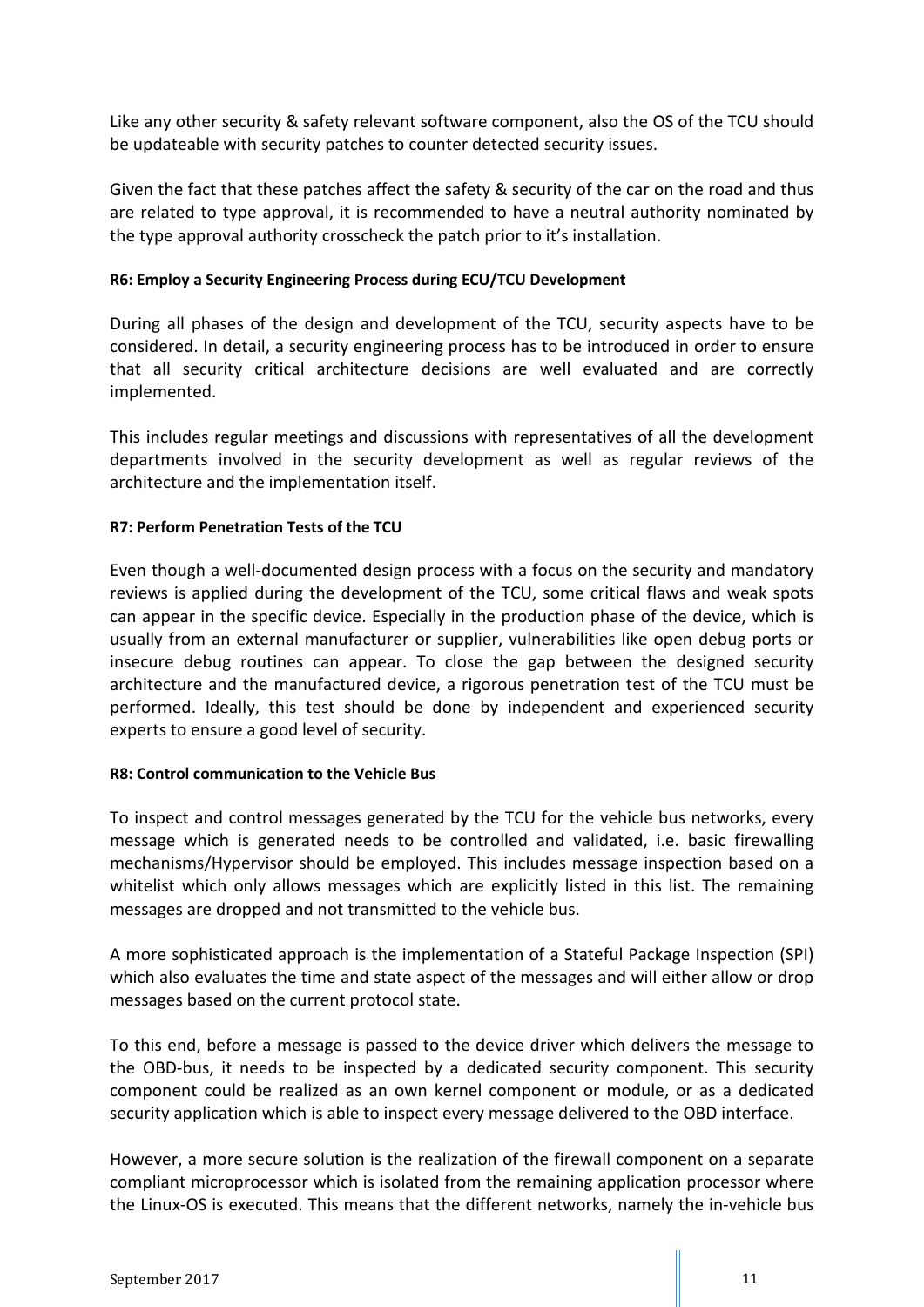networks like CAN, FlexRay or Ethernet are connected to the separate microprocessor which communicates with the application processor via inter node communication. As a result, the in-vehicle network is clearly isolated and communication to the external network using e.g. WiFi, GSM or LTE is achieved via dedicated firewall components.

#### <span id="page-11-0"></span>**R9: Secure Boot**

To ensure a trustworthy and secure system, the boot process of the firmware must be secured. Usually, secure boot is ensured by a chain of trust whereby the integrity of each component is validated by the previous component. The validation of the firmware is done by a cryptographic hash value of the code which is compared to a pre-configured stored value.

The initial component works as a core root of trust for measurement and must be stored in a tamperproof way inside the chip, ideally inside a specialized HSM core of the controller. This root of trust is triggering the bootloader and initiating the boot process. Through this measure, the actual firmware and application is validated and run in a trustworthy state.

In order to enable a flexible secure boot (e.g. for security updates), a secure reference update mechanism (e.g. based on a shared secret or a public key scheme) is required, which allows firmware updates in the field.

#### <span id="page-11-1"></span>**R10: Secure programming**

To enable the possibility of updates of the TCU's firmware later during the vehicle's life, a secure programming process based on the type-approval requirements (Euro 5- and Euro 6) and the standard ISO 18541 with the additional requirements for anti-theft related repair and maintenance information shall be implemented.



*Figure 2: Security access process for secure programming*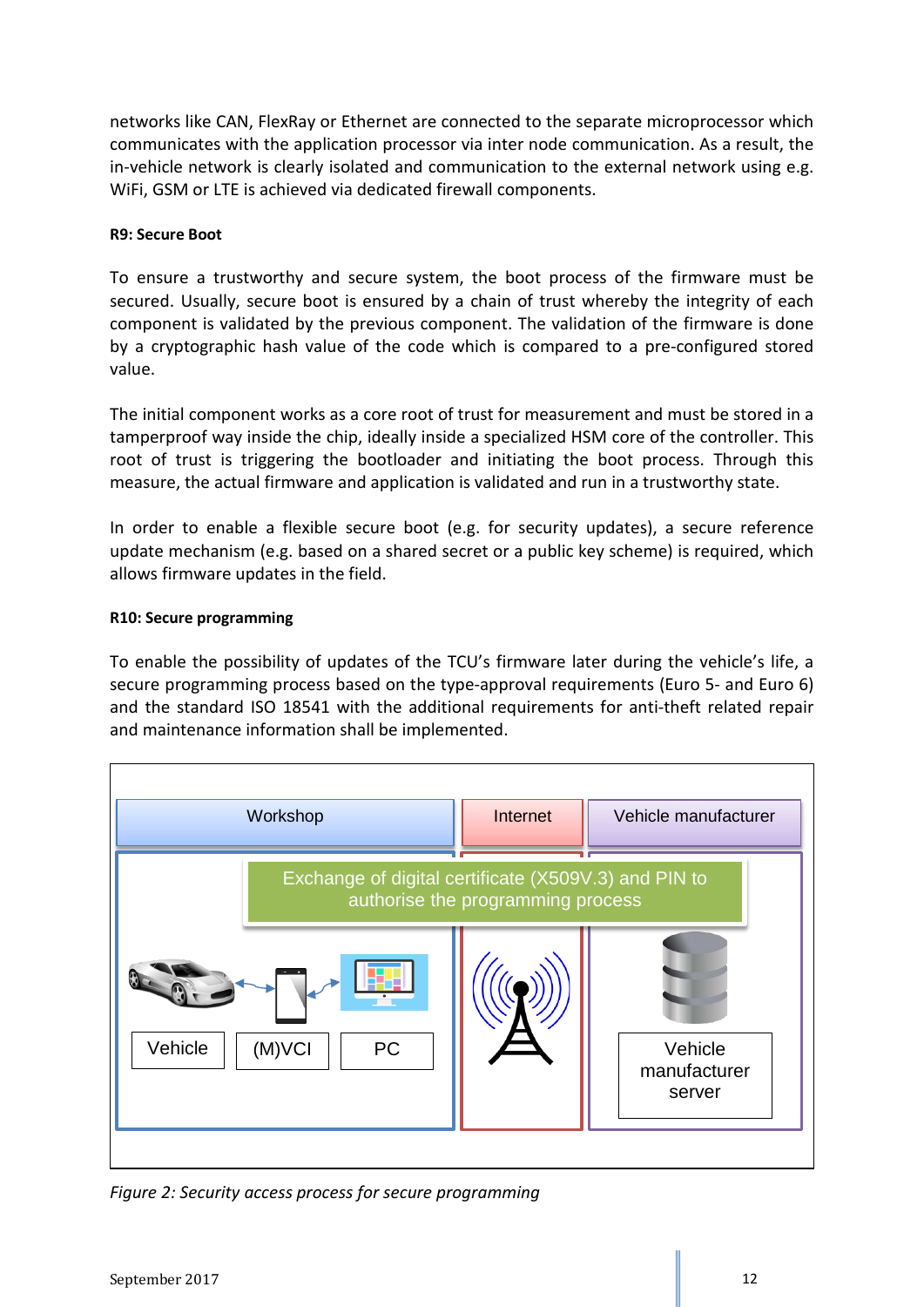The integrity and authenticity of a new firmware image must be validated by strong cryptographic mechanisms like a digital signature based on RSA or ECC. Furthermore, the secure boot process must be updated which means that the stored hash value of the firmware and application code must be updated inside the protected memory area.

Particular cautions must be taken if the new image is not validated successful during the update process. In this case, the system must boot the last secure firmware, which means that the new firmware image has to be stored in an empty flash area on the chip and if (and only if) validated successfully the bootloader must be updated with the address of the new image. That means that the chip must be equipped with enough memory for storing two times the firmware concurrently.

#### <span id="page-12-0"></span>**R11: Secure Confidential and Private Data on the CCU**

To ensure the privacy of the driver and secure confidential data, data shall be stored encrypted on the TCU. This could be some geo-information data, cellphone identification data or also some buffered application data, like messages from the infotainment domain. Furthermore, unused temporary data should be erased as soon as possible.

#### <span id="page-12-1"></span>**R12: Secure Physical Access to the CCU**

Many publicly known attacks on embedded devices were done (or at least with the help of) open debug ports like JTAG or UART [7] or poorly protected external interfaces and memories. Therefore, these attack vectors should be carefully considered and must be evaluated by a mandatory penetration test described in Requirement R7.

#### <span id="page-12-2"></span>**R12.1: Secure Debug**

Embedded processors in general and in particular TCUs, have several accesses and debug ports and routines. These are essential during the development and production phase where the correct chip behaviour and functionality has to be evaluated. However, at the same time, these debug ports can give an attacker confidential information or in the worst case, full access to the chip and the running application. Therefore, all interfaces which are not required after production, e.g., JTAG, SPI or UART, must be deactivated and the corresponding pins shall be physically disconnected. If such a debug port is required, for example if a controller has to be replaced and the error must be examined by the manufacturer, this interface must be protected by strong cryptography.

#### <span id="page-12-3"></span>**R12.2: Authentication of External Interfaces**

All access from external interfaces, such as GSM, UMTS or LTE should be authenticated by a mutual authentication scheme between the TCU and the backend as described in Requirement R1.3.

#### <span id="page-12-4"></span>**R12.3 Securing the Memory**

To restrict the reading of the flash memory, the whole flash should be encrypted with a symmetric block cipher which is usually supported by current automotive specific controllers. Since the flash memory is a permanent memory, the attacker can use various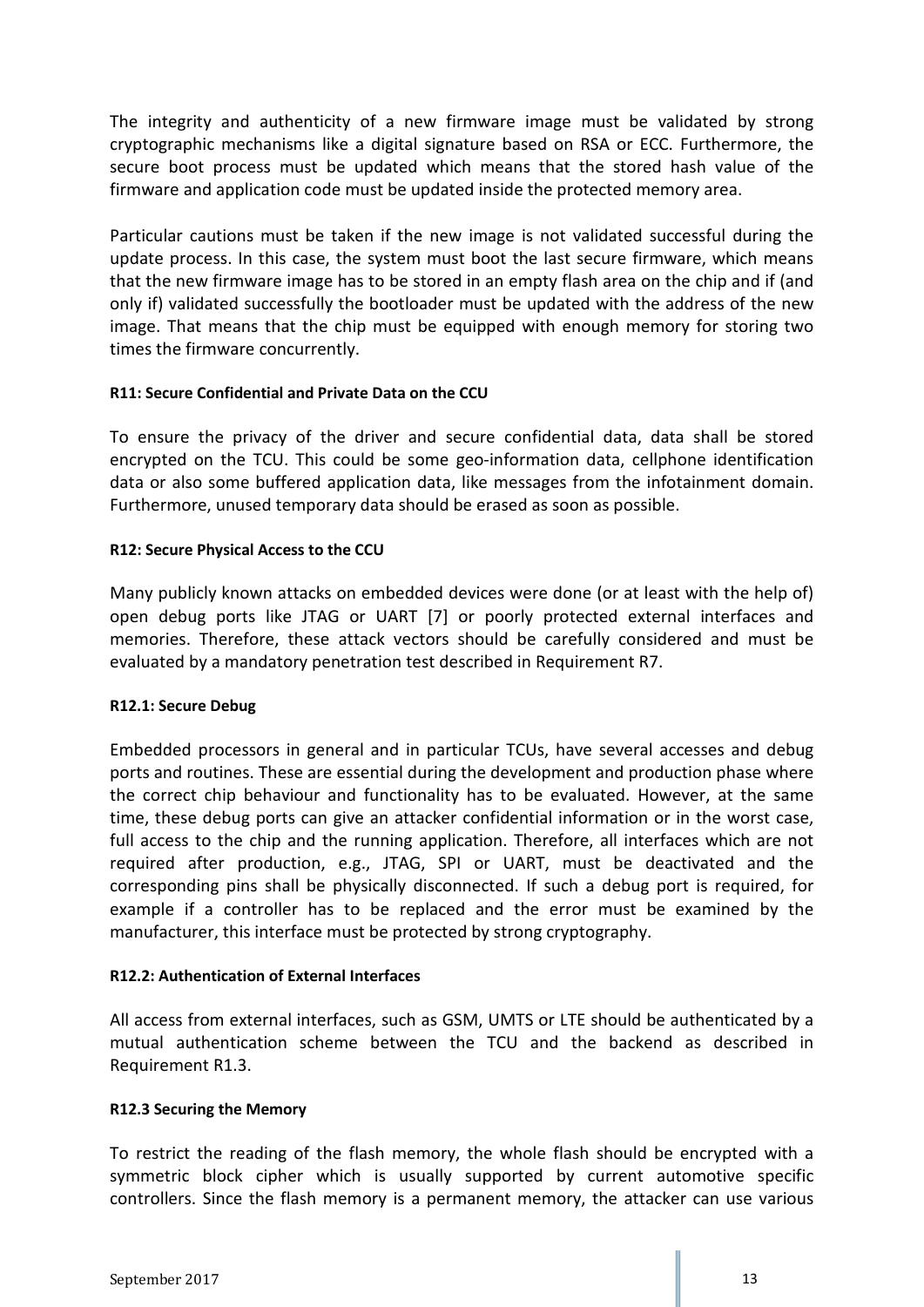methods to extract the data on the flash chip like invasive attacks which destroy the chip. In contrast, the RAM is automatically erased at power-off. Therefore, it can be sufficient to deactivate all debug accesses like JTAG to protect the RAM, since the attacker can use only attack vectors which leave the chip and the power connection intact. Nevertheless, if a RAM encryption is supported by the used controller, this feature should be used to prevent more sophisticated attacks like the cold boot attack [8].

# <span id="page-13-0"></span>**Security guidelines for the backend servers**

In the following, we present some overall security requirements that need to be taken into account the backend servers.

#### <span id="page-13-1"></span>**R13: Employ mechanisms in the backend servers to Isolate Malicious TCUs**

Beside the in-vehicle TCU itself, the backend servers must be protected against potential attacks as well.

One major requirement for the backend must be the isolation and the secure handling of a malicious TCU. In detail, this should include a logging of any potential attack on the network and backend as well as active measures to force the malicious TCU into a fail-safe state like a forced firmware update, a TCU reset or a deactivation of the TCU with a message to the driver or infotainment system respectively that the TCU has been compromised and should be examined in a workshop. At least, the TCU should be isolated from taking part in the communication by revoking any certificates that are potentially being used.

#### <span id="page-13-2"></span>**R14: Establish a Private Communication Network**

A private communication network should be established by assigning private IP addresses to the TCU. This means that the TCUs are not directly reachable from the Internet but rather only connected to the isolated backend system. This could be done by using Network Address Translation (NAT) and by providing a private Access Point Name (APN) which is used by the integrated SIM.

In contrast to a public APN of a mobile communication provider, which usually allows direct access to the Internet, the private APN allocate the TCU's SIM to a private network which is separated by the Internet. By using NAT, the backend maintainer assigns only private IP addresses for the TCUs which are non-routable in the global Internet. Additionally, the router which is connected to the TCU must be configured in a way that the particular TCUs are isolated and cannot send packets directly to each other. Thereby, a TCU has just one single logical connection directly to the backend server which can allow further connections like a link to a music streaming service for the infotainment system or a link to the navigation service provider in order to allow map updates.

The use of NAT was a common technology in the era of IPV4 and provided along with an improved use of the increasingly rare IPV4 address space an enhanced security. This makes this approach useful even for low cost TCUs that currently only support IPV4.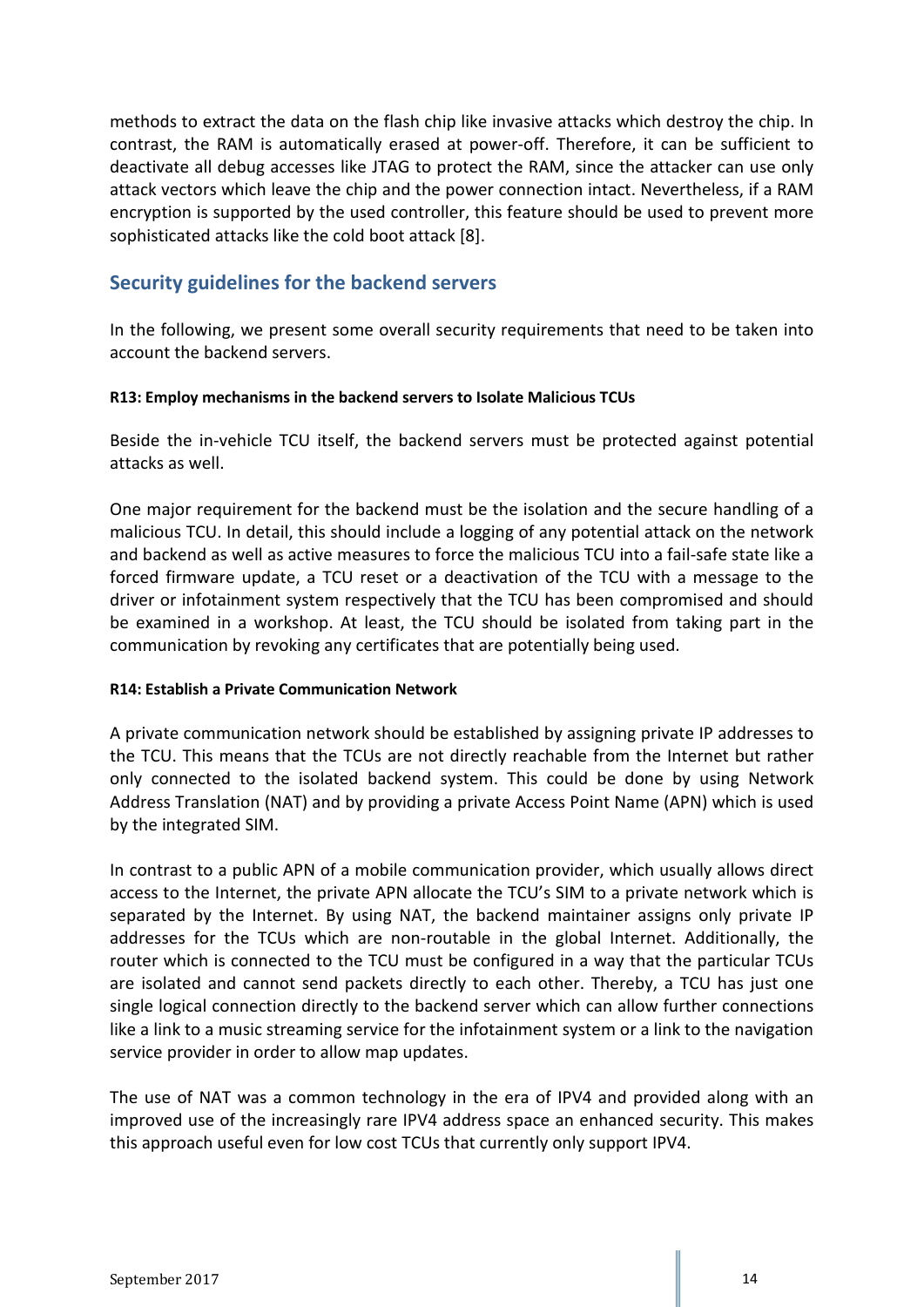However, with new and more powerful TCUs entering the market, a strict use of IPV6 throughout the vehicle is envisioned that together with a sound and solid firewallimplementation will offer an even higher level of security and driver safety.

It is recommended to rely as much as possible on encrypted communication over the "public" Internet and to restrict the VPN-traffic -which should nevertheless be encrypted too - to the really security relevant communication.

# <span id="page-14-0"></span>**III. Process for secure implementation of application in the vehicle**

In the following, we present some overall security requirements that need to be fulfilled for providing a secure Interoperable Telematics Platform.

Please note that the following requirements do not replace the need for specifying an overall security strategy. However, they can be understood as guidelines for developing a concept for checking and implementing also third party applications into the vehicle-Telematics Control Unit.

It should be reiterated that security is not a state, but – especially with the long lifetime of a vehicle on the streets in mind – a process.

Thus, every software component (from the applications over the platform components like hypervisors or firewall down to OS of vehicle TCUs must be enabled to receive security updates/patches over the lifetime of the car to counter known vulnerabilities. By contracts, app developers as well as OEMs, manufacturers of TCUs and vendors of other security relevant components etc. must be held accountable to deliver security patches as soon as possible.

In the same way, certificates must be made updateable/exchangeable via a defined and secure process and it might even be necessary that security relevant hardware components might need a periodical replacement e.g. during periodical type inspection so that an improved vehicle hardware can run improved security software (e.g. with higher key lengths) to counter the attacks made possible by improved server hardware used by attackers.

Because all of this measures affect the vehicle's road safety, the involvement of neutral institutes involved in type approval is recommended to verify every replacement/update prior to installation in the car.

The security concept consists of three parts.

- 1. The first part is, that the vehicle manufacturer has to provide all necessary information to all service providers in order to develop robust applications.
- 2. The second part is, that a vehicle-manufacturer specific validation process shall be performed to secure that applications follow certain rules.
- 3. Finally a secure implementation method to the TCU is needed.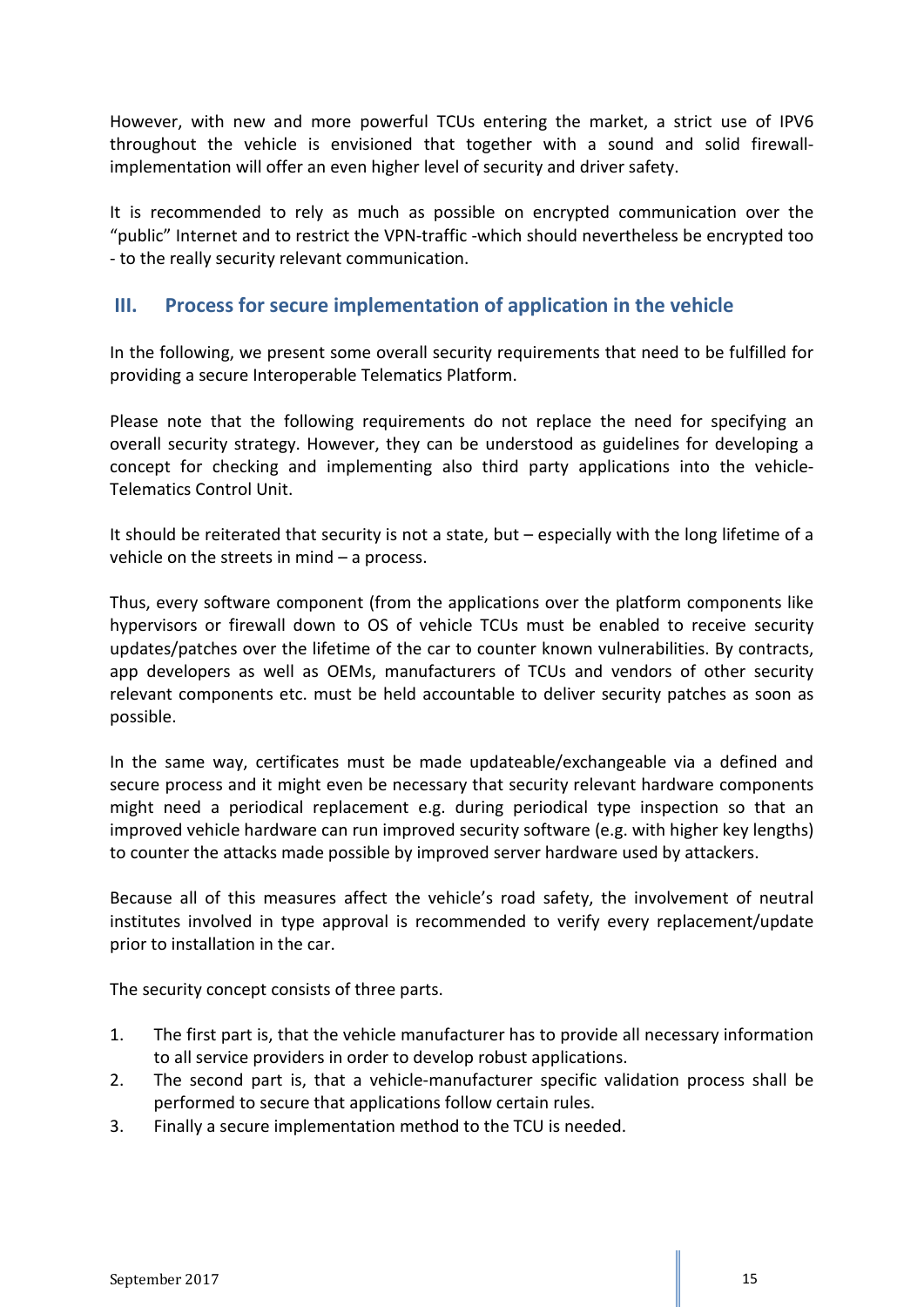In the following table the above mentioned parts are described.

|                    | PART 1                                                                                                                                                                                                                                                                                          |  |  |  |
|--------------------|-------------------------------------------------------------------------------------------------------------------------------------------------------------------------------------------------------------------------------------------------------------------------------------------------|--|--|--|
|                    | <b>INFORMATION</b>                                                                                                                                                                                                                                                                              |  |  |  |
| <b>DEFINITION</b>  | Manufacturers shall provide all necessary information for the<br>development of applications                                                                                                                                                                                                    |  |  |  |
|                    | The access to the required information to develop the<br>different applications and the business to business contract<br>with the respective service provider shall be published in one<br>of the official websites of the respective manufacturer, e.g.<br>the website according to ISO 18541. |  |  |  |
| <b>DESCRIPTION</b> | Following information shall be made available on the website:                                                                                                                                                                                                                                   |  |  |  |
|                    | Variable VIN-based data list                                                                                                                                                                                                                                                                    |  |  |  |
|                    | Available vehicle (standard) API-description                                                                                                                                                                                                                                                    |  |  |  |
|                    | Developer-Guidelines                                                                                                                                                                                                                                                                            |  |  |  |
|                    | <b>Validation-Guidelines</b>                                                                                                                                                                                                                                                                    |  |  |  |
|                    | Set of test data                                                                                                                                                                                                                                                                                |  |  |  |

|                    | PART <sub>2</sub>                                                                                                                                                                                 |
|--------------------|---------------------------------------------------------------------------------------------------------------------------------------------------------------------------------------------------|
|                    | <b>VALIDATION</b>                                                                                                                                                                                 |
| <b>DEFINITION</b>  | Manufacturers shall provide a validation procedure for the<br>development of applications from service providers                                                                                  |
|                    | The validation process of applications from third parties shall<br>be done only by the vehicle manufacturer in order to ensure<br>manufacturer internal security and safety requirements.         |
| <b>DESCRIPTION</b> | The validation process and the business to business contract<br>shall be published in one of the official websites of the<br>respective manufacturer, e.g. the website according to<br>ISO 18541. |
|                    | The validation process shall be done by using existing ISO/CEN<br>standards or state of the art methods.                                                                                          |
|                    | The manufacturers shall at least distinguish between three<br>security categories:                                                                                                                |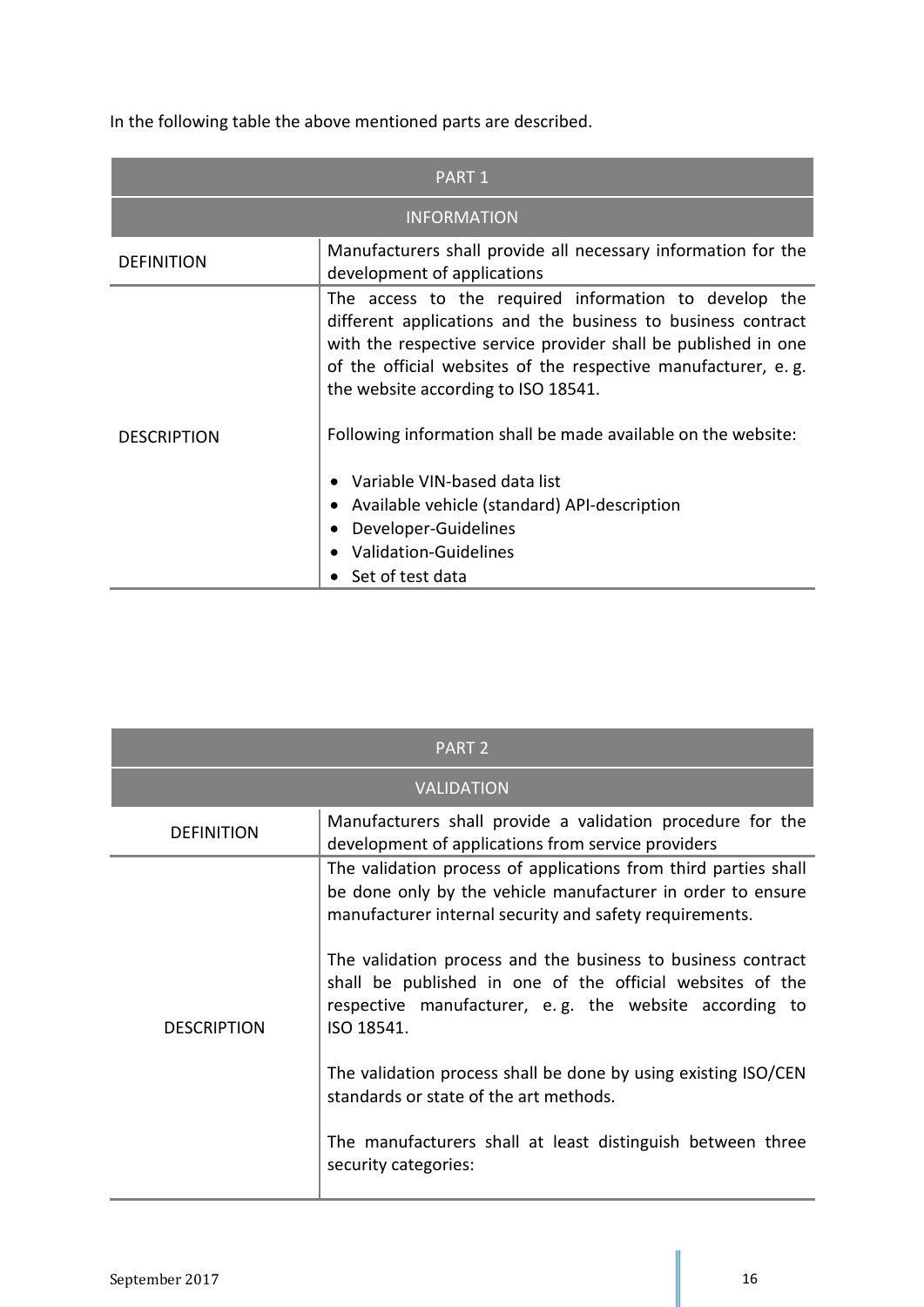| Category 1: High safety level                                                                                                                                                                                                                     |
|---------------------------------------------------------------------------------------------------------------------------------------------------------------------------------------------------------------------------------------------------|
| Applications need time critical/high available data and/or<br>information coming from the different powertrain electronic<br>control units and/or radar/camera systems. As an example the<br>following applications may fall under this category: |
| Application for car-to-car-communication<br>Application for CO <sub>2</sub> monitoring<br>Application for programming of one or many electronic control<br>units in the vehicle<br>Application for pay how you drive                              |
| Category 2: Medium safety level                                                                                                                                                                                                                   |
| Applications need data and/or information coming from all<br>electronic control units in the vehicle. As an example the<br>following applications may fall under this category:                                                                   |
| Application for diagnostic of the vehicle's electronic control<br>units<br>Application for pay as you drive                                                                                                                                       |
| Category 3: Low safety level                                                                                                                                                                                                                      |
| Applications do not need data and/or information coming from<br>all electronic control units in the vehicle. As an example the<br>following applications may fall under this category:                                                            |
| Application in the area of media<br>Application in the area of navigation                                                                                                                                                                         |
| The definition of the safety category shall be done by the<br>respective manufacturer.                                                                                                                                                            |
| After the finalisation of the validation process - regardless<br>whether tests have been passed or not - the respective<br>manufacturer shall send a detailed report to the service<br>provider.                                                  |
| Watchdog functionalities shall be included in all applications.                                                                                                                                                                                   |

The implementation process shall follow R 10.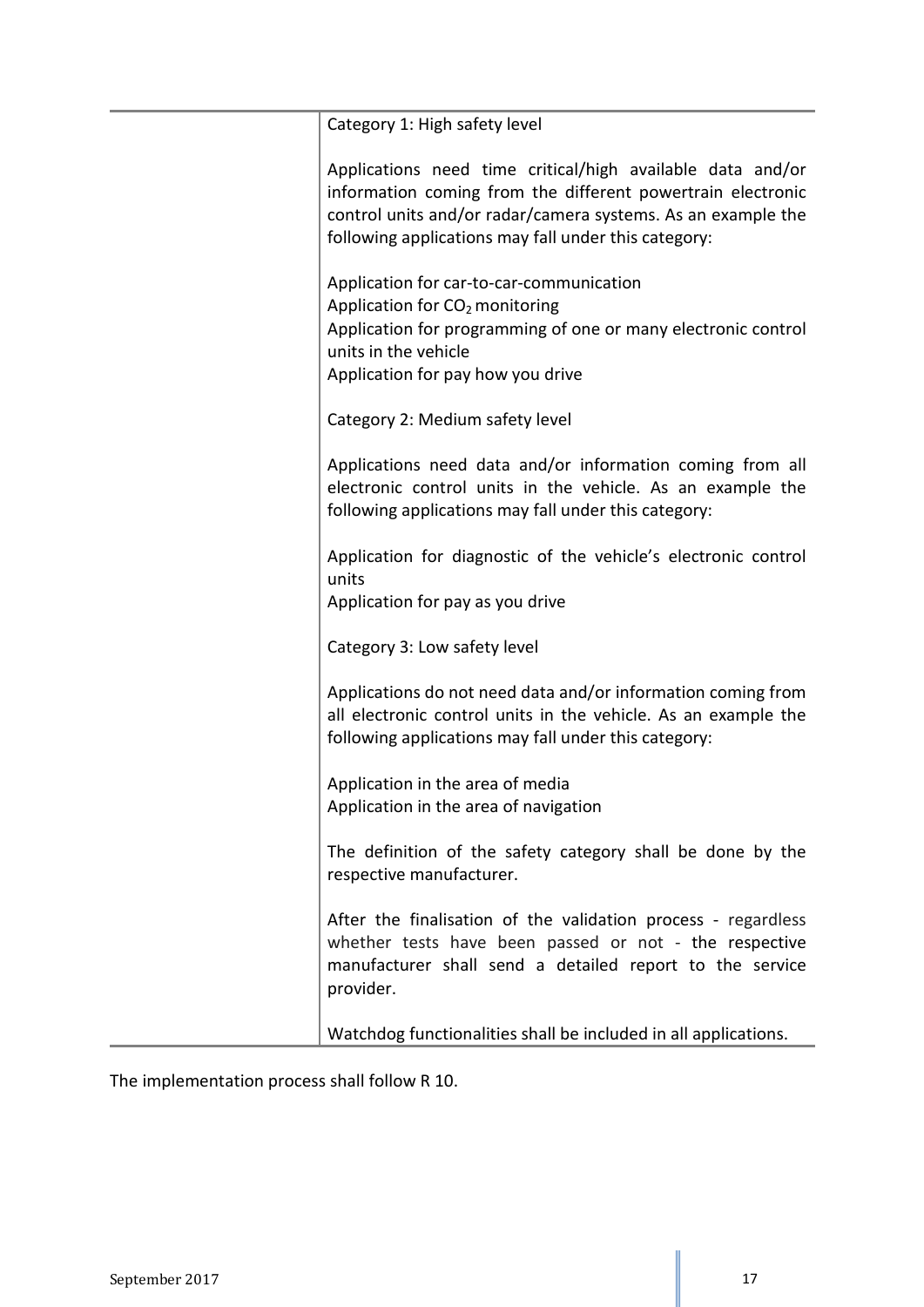# <span id="page-17-0"></span>**IV. Abbreviations**

| <b>AES</b>     | <b>Advanced Encryption Standard</b>                                   |
|----------------|-----------------------------------------------------------------------|
| AES-CMAC       | Advanced Encryption Standard Cipher-based Message Authentication Code |
| <b>APN</b>     | <b>Access Point Name</b>                                              |
| <b>CBC</b>     | <b>Cipher Block Chaining</b>                                          |
| <b>CBC-MAC</b> | Cipher Block Chaining Message Authentication Code                     |
| <b>CCM</b>     | Counter with CBC-MAC                                                  |
| <b>CCU</b>     | <b>Communication Control Unit</b>                                     |
| <b>CTR</b>     | Counter (mode)                                                        |
| <b>DRBG</b>    | Deterministic Random Bit Generator                                    |
| ECU            | <b>Electronic Control Unit</b>                                        |
| <b>GCM</b>     | Galois/Counter Mode                                                   |
| <b>GSM</b>     | Global System for Mobile communication                                |
| <b>HSM</b>     | <b>Hardware Security Module</b>                                       |
| <b>LTE</b>     | Long-Term Evolution                                                   |
| <b>NAT</b>     | <b>Network Address Translation</b>                                    |
| OBD II         | <b>On-Board Diagnostics II</b>                                        |
| <b>SIM</b>     | <b>Subscriber Identity Module</b>                                     |
| <b>SPI</b>     | <b>Stateful Package Inspection</b>                                    |
| <b>TCU</b>     | <b>Telematics Control Unit</b>                                        |
| <b>TRNG</b>    | True Random Number Generator                                          |
| <b>UMTS</b>    | Universal Mobile Telecommunications Service                           |
| V2I            | Vehicle to Infrastructure                                             |
| V2V            | Vehicle to Vehicle                                                    |
| <b>WAN</b>     | Wide Area Network                                                     |
|                |                                                                       |